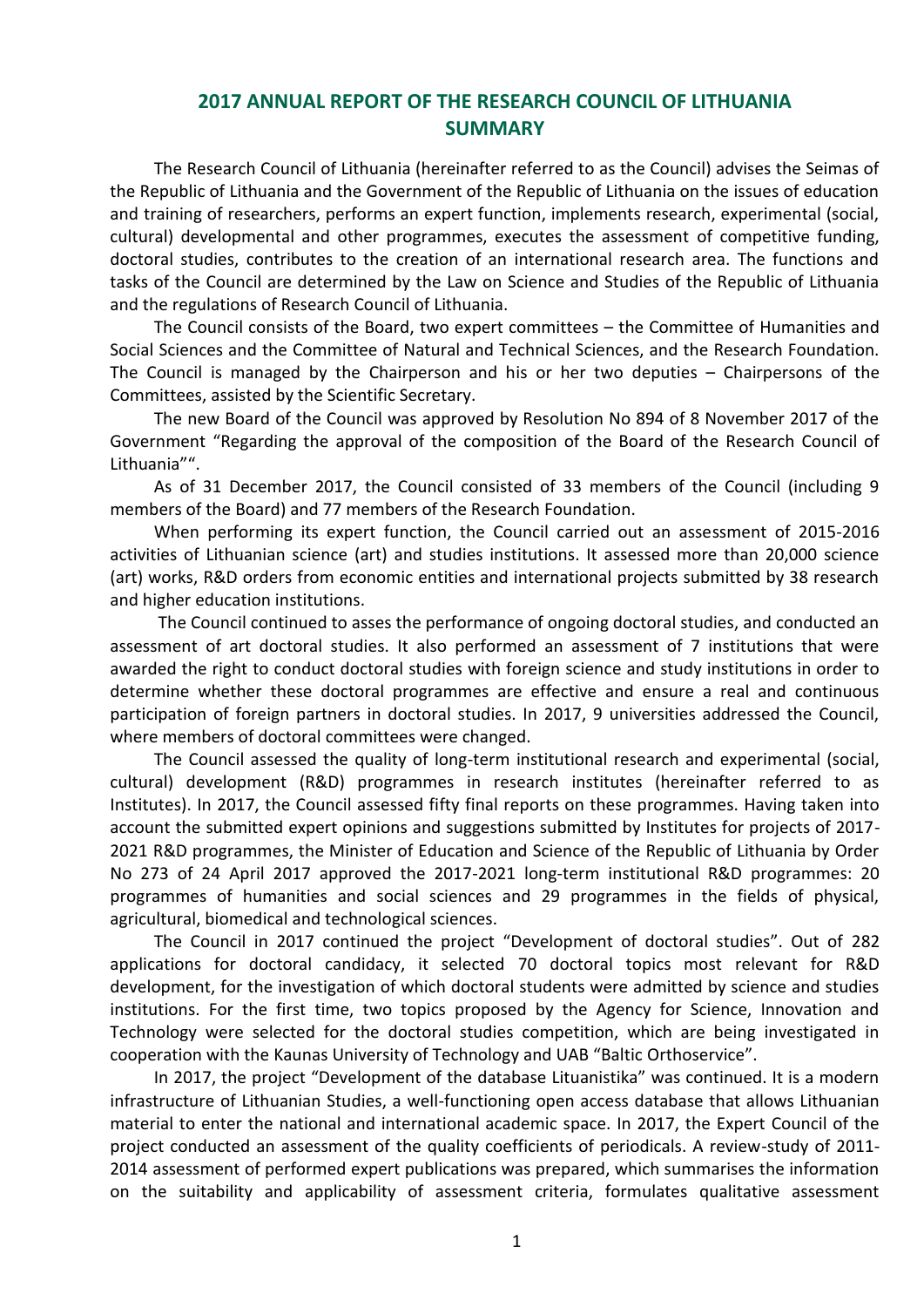problems, provides recommendations on how to improve the qualitative assessment of the database publications. In 2017, the information about the database Lituanistika has been transferred to the OpenAIRE cache, open access registers.

A special expert function is carried out by the Council's Commission for Research Infrastructures (hereinafter referred to as RI), which assesses plans of Lithuanian science and study institutions to become members of international research infrastructures and their reports on their participation in these infrastructures. Currently, Lithuania is a member of two infrastructures (Common Language Resources and Technology Infrastructure; European Social Survey), as well as a member of the European Molecular Biology Conference (hereinafter referred to as EMBC), an intergovernmental organisation. Through the EMBC, research conducted by Lithuanian science and study institutions is integrated into the European Research Area; also, young researchers have the opportunity to participate in internships and a prestigious dedicated programme, according to which by way of competition talented young researchers receive funding. In 2017, the Commission for RI assessed the 2016 revised report and 2015-2016 summary report on the activities of European Research Infrastructure Consortium of the Common Language Resources and and Technology Infrastructure as well as 2016 report and 2014-2016 summary reports on the activities of European Research Infrastructure Consortium of European Social Survey, considered the 2017 report on the activities of the European Research Infrastructure Consortium. The Commission for RI assessed ten applications according to the criteria specified by the Ministry of Education and Science.

An expert function is performed by the Council's Commission of Ethics of Scientific Activities, which seeks to ensure compliance with the ethical principles of scientific activity carried out by the Council. In 2017, the Regulation of Ethics Commission and other legal acts regulating its activities have been changed. An analysis of the ombudsmen and the services performing the same functions has been carried out, on the basis of which amendments to the LSS related to the extension of the functions of the Seimas Ombudsman for Ethics and Procedures were made.

At the request of the Ministry of Education and Science, the Council assessed non-state research institutes, the draft agreement between the Republic of Lithuania and the European Organisation for Nuclear Research (CERN) on the granting of CERN Associate Membership Status, etc. The Council also conducted an academic recognition of foreign science (art) doctoral degrees. In 2017, 23 persons addressed the Council with applications for recognition of scientific (artistic) doctoral degrees awarded to them in foreign institutions of science and studies.

The project "Increasing the internationalisation of the Lithuanian research– development of R&D links (LINO LT)" was launched. This project is intended to encourage Lithuanian researchers and scientists to improve or acquire the missing scientific and practical competence through participation in EU research and innovation programs and initiatives. The main task of the project is the establishment and activation of the RDI Liaison Office in Brussels. In November 2017, two Office's introductory events were organised, three calls for applications and applications were published.

The Council allocates funds to state-commissioned and researchers-initiated research, international co-operation projects, and provides financial support for activities promoting careers and mobility of researchers. In 2017, they were allocated more than 18 million EUR.

In order to exploit the opportunities offered by international cooperation and to ensure the greatest possible competitiveness of Lithuanian science, the Council continued to implement the 2016-2020 international guidelines, which summarise the experience of international cooperation and outline key activities.

In 2017, the Council has participated in three international organisations, two joint programming initiatives, eight national science coordination networks and also joined three new coordination networks of national research programmes. The Council continued to finance Lithuania's representatives in other international programmes administered by the Council, including the implementation of six intergovernmental and inter-institutional agreements on scientific and